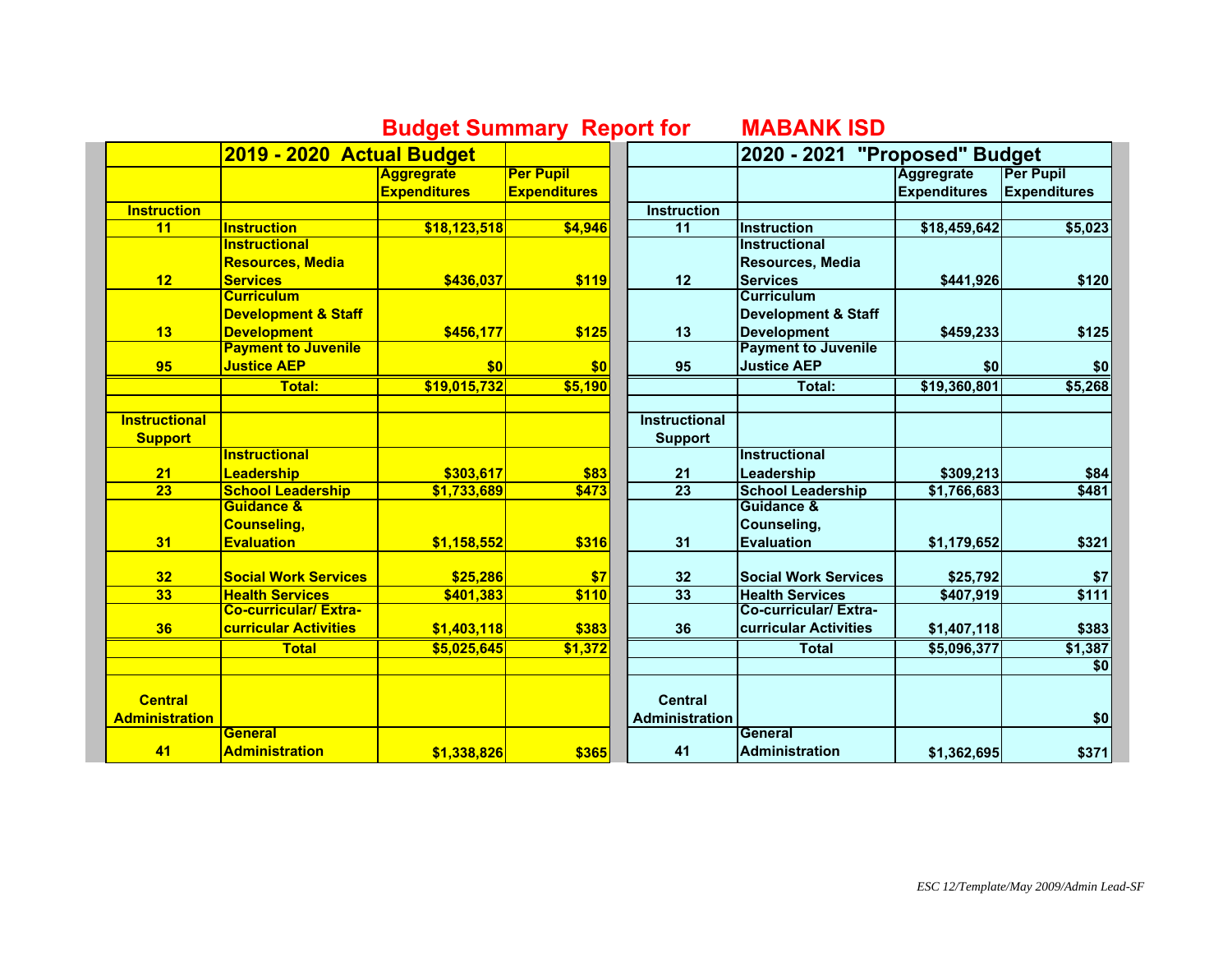|                       | <u>Expenditures to</u>                        |             |         |                       | <b>Expenditures to</b>                        |             |         |
|-----------------------|-----------------------------------------------|-------------|---------|-----------------------|-----------------------------------------------|-------------|---------|
|                       | publish all statutorily                       |             |         |                       | publish all statutorily                       |             |         |
|                       | required public                               |             |         |                       | required public                               |             |         |
| 41                    | notices in the                                |             |         | 41                    | notices in the                                |             |         |
| <b>Publish</b>        | newspaper by the                              |             |         | <b>Publish</b>        | newspaper by the                              |             |         |
| <b>Required</b>       | school district or their                      |             |         | <b>Required</b>       | school district or their                      |             |         |
| <b>Notices</b>        | representatives.                              | \$0         | \$0     | <b>Notices</b>        | representatives.                              | \$2,000     | \$1     |
|                       | <b>Expenditures for</b>                       |             |         |                       | <b>Expenditures for</b>                       |             |         |
|                       | "directly or indirectly                       |             |         |                       | 'directly or indirectly                       |             |         |
|                       | influencing or attempy                        |             |         |                       | influencing or attempy                        |             |         |
|                       | to influence the                              |             |         |                       | to influence the                              |             |         |
|                       | outcome of legislation                        |             |         |                       | outcome of legislation                        |             |         |
|                       | or administrative                             |             |         |                       | or administrative                             |             |         |
|                       | action as those terms                         |             |         |                       | action as those terms                         |             |         |
|                       | are defined in Section                        |             |         |                       | are defined in Section                        |             |         |
| 41                    | 305.002, Government                           |             |         | 41                    | 305.002, Government                           |             |         |
| <b>Lobbying</b>       | Code."                                        | \$0         | \$0     | Lobbying              | Code."                                        | \$500       | \$0]    |
|                       | Total:                                        | \$1,338,826 | \$365   |                       | Total:                                        | \$1,365,195 | \$371   |
| <b>District</b>       |                                               |             |         | <b>District</b>       |                                               |             |         |
| <b>Operations</b>     |                                               |             |         | <b>Operations</b>     |                                               |             |         |
|                       | <b>Plant Maintenance &amp;</b>                |             |         |                       | <b>Plant Maintenance &amp;</b>                |             |         |
| 51                    | <b>Operations</b>                             | \$4,093,486 | \$1,117 | 51                    | <b>Operations</b>                             | \$4,111,406 | \$1,119 |
|                       | <b>Security and</b>                           |             |         |                       | <b>Security and</b>                           |             |         |
| 52                    | <b>Monitoring</b>                             | \$177,621   | \$48    | 52                    | <b>Monitoring</b>                             | \$225,000   | \$61    |
| 53                    | <b>Data Processing</b>                        | \$570,383   | \$156   | 53                    | <b>Data Processing</b>                        | \$576,751   | \$157   |
|                       | <b>Student</b>                                |             |         |                       | <b>Student</b>                                |             |         |
| 34<br>$\overline{35}$ | <b>Transportation</b><br><b>Food Services</b> | \$2,044,118 | \$558   | 34<br>$\overline{35}$ | <b>Transportation</b><br><b>Food Services</b> | \$2,069,830 | \$563   |
|                       |                                               | \$1,841,175 | \$503   |                       |                                               | \$1,987,066 | \$541   |
|                       | Total:                                        | \$8,726,783 | \$2,382 |                       | Total:                                        | \$8,970,053 | \$2,441 |
| <b>Debt Service</b>   |                                               |             |         | <b>Debt Service</b>   |                                               |             |         |
| 71                    | <b>Debt Service</b>                           | \$3,860,356 | \$1,054 | $71$                  | <b>Debt Service</b>                           | \$3,758,856 | \$1,023 |
| <b>Other</b>          |                                               |             |         | <b>Other</b>          |                                               |             |         |
| 61                    | <b>Community Service</b>                      | \$39,200    | \$11    | 61                    | <b>Community Service</b>                      | \$41,904    | \$11    |
|                       | <b>Facilities Acquisition</b>                 |             |         |                       | <b>Facilities Acquisition</b>                 |             |         |
| 81                    | and Construction                              | \$550,000   | \$150   | 81                    | and Construction                              | \$100,000   | \$27    |